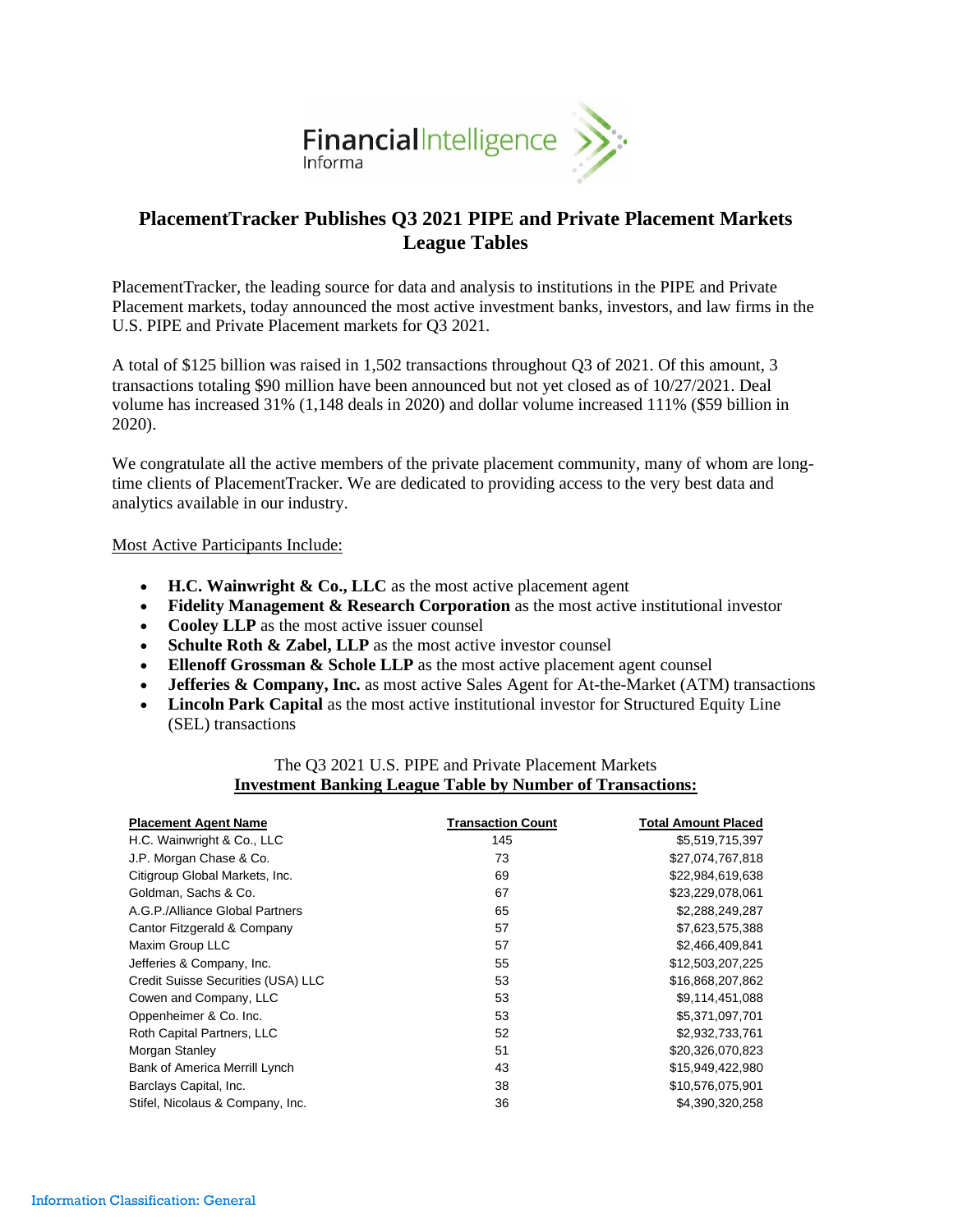| Craig-Hallum Capital Group LLC   | 35 | \$2,491,929,396 |
|----------------------------------|----|-----------------|
| Piper Sandler & Co.              | 34 | \$3,382,130,185 |
| <b>BTIG, LLC</b>                 | 33 | \$3,256,858,549 |
| <b>B. Riley Securities</b>       | 33 | \$2,314,181,062 |
| Deutsche Bank Securities, Inc.   | 30 | \$7,548,075,896 |
| William Blair & Company, LLC     | 29 | \$2,815,442,321 |
| <b>SVB Leerink LLC</b>           | 27 | \$2,055,897,548 |
| Lake Street Capital Markets, LLC | 27 | \$1,497,152,610 |
| Guggenheim Securities, LLC       | 26 | \$6,148,392,343 |

*Investment Banking rankings exclude all 144-A Offerings, Equity Lines of Credit, At the Market Transactions, Rights Offerings, Bought Deals, and all PIPE transactions conducted by foreign issuers that trade in the U.S. on the OTC. On transactions where an investment banking firm has acted solely as Financial Advisor, that transaction has been excluded from that firm's ranking. Co-agented transactions award full transaction credit to all agents participating (regardless of status of lead agent or co-agent). Data is for closed and definitive agreement transactions reported as of 10/27/2021*

## The Q3 2021 U.S. PIPE and Private Placement Markets **Institutional Investor League Table by Number of Transactions:**

| <b>Investor Name</b>                                  | <b>Transaction Count</b> | <b>Total Amount Invested</b> |
|-------------------------------------------------------|--------------------------|------------------------------|
| <b>Fidelity Management &amp; Research Corporation</b> | 55                       | \$335,790,834                |
| Heights Capital Management, Inc.                      | 52                       | \$215,048,255                |
| Blackrock, Inc.                                       | 44                       | \$302,762,686                |
| <b>Armistice Capital</b>                              | 43                       | \$255,395,275                |
| IntraCoastal Capital, LLC                             | 40                       | \$79,869,776                 |
| Hudson Bay Capital Management LP                      | 39                       | \$289,304,092                |
| Citadel Advisors, LLC                                 | 34                       | \$306,826,468                |
| <b>Empery Asset Management LP</b>                     | 29                       | \$152,290,645                |
| 3i, LP                                                | 28                       | \$48,440,992                 |
| <b>Ayrton Capital LLC</b>                             | 26                       | \$111,140,148                |
| Anson Funds                                           | 26                       | \$58,436,961                 |
| Iroquois Capital L.P.                                 | 26                       | \$30,485,258                 |
| Monashee Investment Management LLC                    | 25                       | \$27,618,365                 |
| Cavalry Fund I Management LLC                         | 25                       | \$20,823,435                 |
| Alyeska Investment Group, L.P.                        | 24                       | \$136,612,356                |
| Sabby Management, LLC                                 | 23                       | \$138,770,483                |
| Millennium Management, LLC                            | 22                       | \$207,028,680                |
| Senator Investment Group LP                           | 20                       | \$112,630,698                |
| Lind Partners (The)                                   | 20                       | \$52,000,946                 |
| L1 Capital                                            | 20                       | \$40,855,274                 |
| <b>GCA Altium Limited</b>                             | 19                       | \$108,331,190                |
| <b>Bigger Capital Fund LP</b>                         | 19                       | \$20,243,704                 |
| Bespoke Growth Partners, Inc.                         | 19                       | \$5,973,273                  |
| Hedosophia                                            | 18                       | \$113,368,155                |
| MOORE CAPITAL MANAGEMENT, LP                          | 18                       | \$51,609,545                 |

*Investor rankings exclude all 144-A Offerings, Equity Lines of Credit, At the Market Transactions, Rights Offerings, Bought Deals, and all PIPE transactions conducted by foreign issuers that trade in the U.S. on the OTC. Investors classified as Corporate Investors and Insurance Companies have been excluded from this ranking. Data is for closed and definitive agreement transactions reported as of 10/27/2021*

#### The Q3 2021 U.S. PIPE and Private Placement Markets **Issuer Counsel League Table by Number of Transactions:**

| <b>Legal Counsel</b>                      | <b>Transaction Count</b> | <b>Total Amount Advised</b> |
|-------------------------------------------|--------------------------|-----------------------------|
| Cooley LLP                                | 39                       | \$3,570,740,652             |
| Kirkland & Ellis                          | 37                       | \$12,076,549,938            |
| Latham & Watkins, LLP                     | 33                       | \$4,085,163,411             |
| Ellenoff Grossman & Schole LLP            | 31                       | \$2.464.197.470             |
| Skadden, Arps, Slate, Meagher & Flom, LLP | 29                       | \$10,061,242,565            |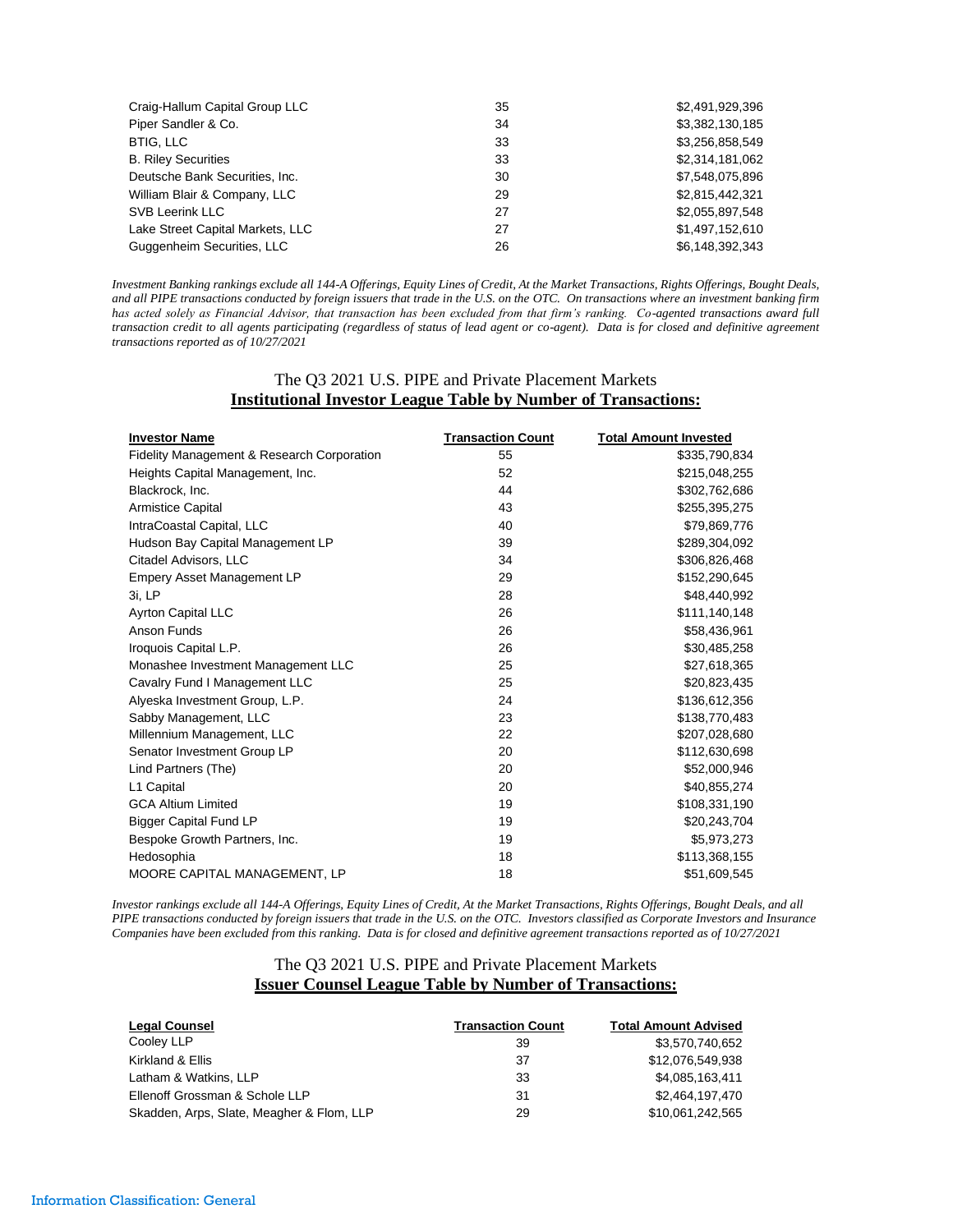| Hunter Taubman Fisher & Li LLC                  | 26 | \$675,887,114   |
|-------------------------------------------------|----|-----------------|
| White & Case, LLP                               | 25 | \$7,792,154,510 |
| Sichenzia Ross Ference LLP                      | 25 | \$449,683,654   |
| Goodwin Procter, LLP                            | 22 | \$4,706,830,561 |
| Loeb & Loeb, LLP                                | 22 | \$2,250,281,231 |
| Gibson, Dunn & Crutcher, LLP                    | 22 | \$1,973,345,536 |
| Greenberg Traurig, LLP                          | 21 | \$3,943,375,508 |
| Lucosky Brookman LLP                            | 21 | \$395,252,141   |
| Wilson Sonsini Goodrich & Rosati                | 20 | \$3,298,363,904 |
| Pryor Cashman                                   | 19 | \$500,816,524   |
| <b>DLA Piper</b>                                | 18 | \$1,851,481,641 |
| Mintz, Levin, Cohn, Ferris, Glovsky & Popeo, PC | 18 | \$1,171,160,839 |
| Maples & Calder                                 | 18 | \$567,145,996   |
| <b>K&amp;L Gates LLP</b>                        | 18 | \$477,358,509   |
| Weil, Gotshal & Manges, LLP                     | 16 | \$9,575,587,905 |
| Vinson & Elkins, LLP                            | 16 | \$2,661,895,564 |
| <b>Troutman Pepper Hamilton Sanders LLP</b>     | 16 | \$1,111,647,322 |
| Haynes and Boone, LLP                           | 16 | \$306,221,813   |
| <b>Graubard Miller</b>                          | 15 | \$2,112,943,259 |
| Sullivan & Worcester, LLP                       | 15 | \$1,073,808,244 |

*Legal counsel rankings exclude all 144-A Offerings, Equity Lines of Credit, At the Market Transactions, Rights Offerings, Bought Deals, and all PIPE transactions conducted by foreign issuers that trade in the U.S. on the OTC. Data is for closed and definitive agreement transactions reported as of 10/27/2021*

## The Q3 2021 U.S. PIPE and Private Placement Markets **Investor Counsel League Table by Number of Transactions:**

| <b>Legal Counsel</b>                     | <b>Transaction Count</b> | <b>Total Amount Advised</b> |
|------------------------------------------|--------------------------|-----------------------------|
| Schulte Roth & Zabel, LLP                | 152                      | \$40,947,542,755            |
| Kelley Drye & Warren LLP                 | 36                       | \$2,162,926,645             |
| Hansen Black Anderson Ashcraft PLLC      | 16                       | \$132,561,027               |
| Kirkland & Ellis                         | 10                       | \$4,601,384,531             |
| Sullivan & Cromwell                      | 7                        | \$2,252,400,053             |
| Simpson Thacher Bartlett, LLP            | 6                        | \$3,251,925,699             |
| David Fine, Esg.                         | 6                        | \$24,640,000                |
| Akin, Gump, Strauss, Hauer & Feld, LLP   | 5                        | \$1,425,000,001             |
| Latham & Watkins, LLP                    | 4                        | \$482,600,000               |
| David Gonzalez, Esg.                     | 4                        | \$14,630,000                |
| Wilmer Cutler Pickering Hale & Dorr, LLP | 3                        | \$4,053,000,000             |
| Ropes & Gray                             | 3                        | \$285,692,559               |
| Goodwin Procter, LLP                     | 3                        | \$274,995,388               |
| Morgan, Lewis & Bockius, LLP             | 3                        | \$43,032,070                |
| Davis Polk & Wardwell LLP                | 2                        | \$403,999,990               |
| Gibson, Dunn & Crutcher, LLP             | $\overline{2}$           | \$215,000,000               |
| Stikeman Elliott LLP                     | 2                        | \$200,657,900               |
| McDermott, Will & Emery                  | $\overline{2}$           | \$115,832,850               |
| Foley & Lardner                          | $\overline{2}$           | \$53,100,000                |
| Willkie, Farr & Gallagher                | $\overline{2}$           | \$40,000,003                |
| Jones Day                                | $\overline{2}$           | \$26,400,000                |
| Lewis Brisbois Bisgaard & Smith LLP      | 2                        | \$13,053,067                |
| Olshan Frome Wolosky LLP                 | $\overline{2}$           | \$10,983,261                |
| Lucosky Brookman LLP                     | $\overline{2}$           | \$7,501,750                 |
| Fabian VanCott                           | 2                        | \$7,000,000                 |

*Legal counsel rankings exclude all 144-A Offerings, Equity Lines of Credit, At the Market Transactions, Rights Offerings, Bought Deals, and all PIPE transactions conducted by foreign issuers that trade in the U.S. on the OTC. Data is for closed and definitive agreement transactions reported as of 10/27/2021*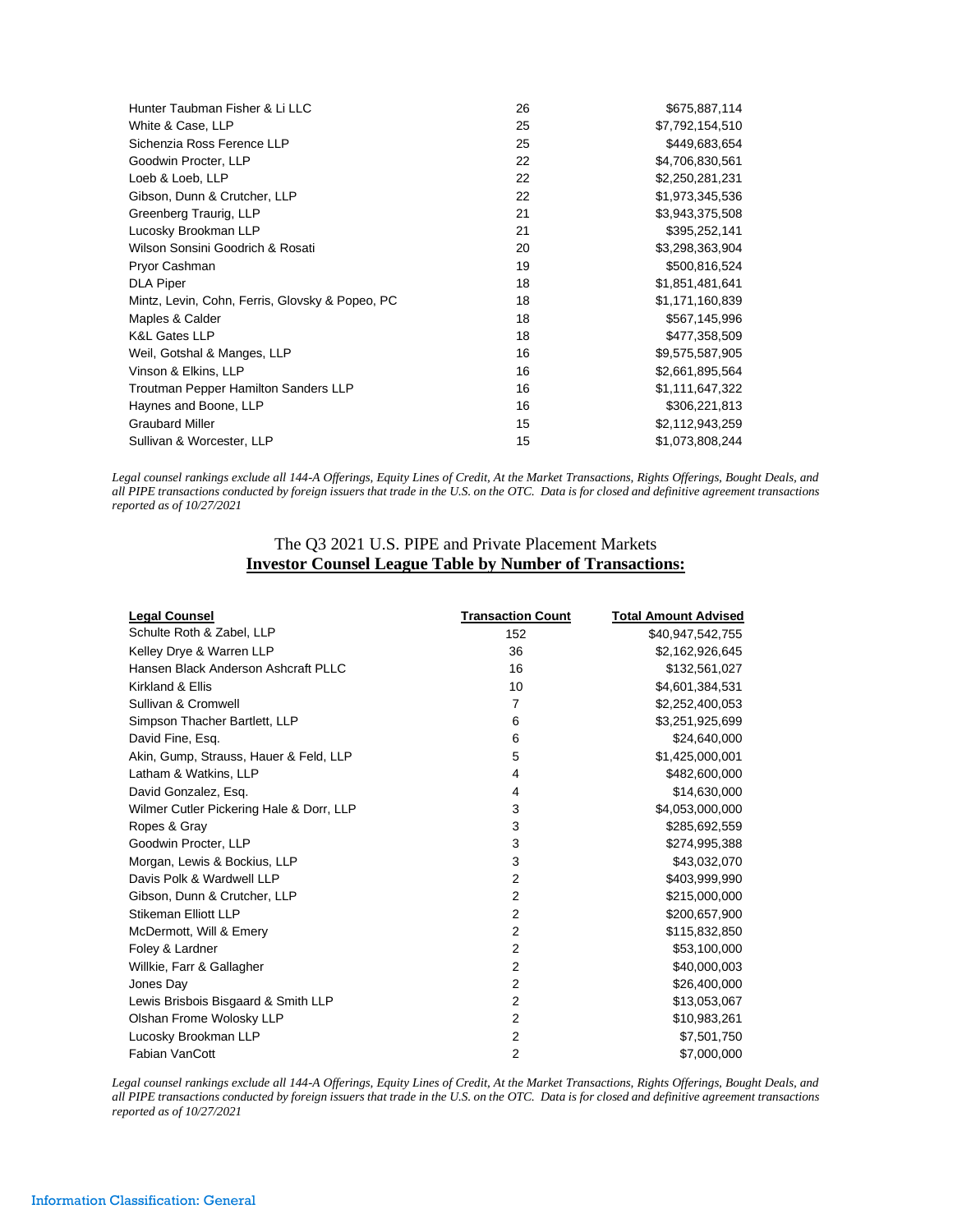|  | The Q3 2021 U.S. PIPE and Private Placement Markets                    |  |  |
|--|------------------------------------------------------------------------|--|--|
|  | <b>Placement Agent Counsel League Table by Number of Transactions:</b> |  |  |

| <b>Legal Counsel</b>                            | <b>Transaction Count</b> | <b>Total Amount Advised</b> |
|-------------------------------------------------|--------------------------|-----------------------------|
| Ellenoff Grossman & Schole LLP                  | 94                       | \$3,337,246,070             |
| Mintz, Levin, Cohn, Ferris, Glovsky & Popeo, PC | 28                       | \$1,604,024,617             |
| Latham & Watkins, LLP                           | 25                       | \$3,857,567,872             |
| Cooley LLP                                      | 21                       | \$5,583,247,717             |
| Davis Polk & Wardwell LLP                       | 20                       | \$3,691,989,187             |
| Goodwin Procter, LLP                            | 19                       | \$2,540,454,256             |
| Loeb & Loeb, LLP                                | 19                       | \$1,557,805,045             |
| Mayer Brown LLP                                 | 17                       | \$3,318,703,070             |
| Sheppard, Mullin, Richter & Hampton, LLP        | 14                       | \$363,447,889               |
| Sichenzia Ross Ference LLP                      | 13                       | \$235,653,602               |
| Skadden, Arps, Slate, Meagher & Flom, LLP       | 11                       | \$3,246,060,391             |
| <b>DLA Piper</b>                                | 11                       | \$903,067,976               |
| Sullivan & Worcester, LLP                       | 11                       | \$277,371,571               |
| Shearman & Sterling LLP                         | 10                       | \$1,346,049,994             |
| Faegre Drinker Biddle & Reath LLP               | 10                       | \$432,001,682               |
| Haynes and Boone, LLP                           | 10                       | \$265,904,864               |
| Ropes & Gray                                    | 8                        | \$2,090,675,000             |
| Simpson Thacher Bartlett, LLP                   | 8                        | \$1,715,000,000             |
| Lowenstein Sandler LLP                          | 8                        | \$217,421,007               |
| Winston & Strawn                                | $\overline{7}$           | \$841,501,000               |
| Schiff Hardin, LLP                              | 7                        | \$343,837,098               |
| Stikeman Elliott LLP                            | 6                        | \$557,694,895               |
| Duane Morris, LLP                               | 6                        | \$409,232,072               |
| Hunter Taubman Fisher & Li LLC                  | 6                        | \$154,858,399               |
| White & Case, LLP                               | 5                        | \$377,520,005               |

*Legal counsel rankings exclude all 144-A Offerings, Equity Lines of Credit, At the Market Transactions, Rights Offerings, Bought Deals, and all PIPE transactions conducted by foreign issuers that trade in the U.S. on the OTC. Data is for closed and definitive agreement transactions reported as of 10/27/2021*

## The Q3 2021 U.S. At-the-Market (ATM) Market **Sales Agent by Number of Transactions:**

| <b>Sales Agent</b>               | <b>Transaction Count</b> | <b>Commitment Amount</b> |
|----------------------------------|--------------------------|--------------------------|
| Jefferies LLC                    | 111                      | \$37,278,889,058         |
| <b>B. Riley Securities</b>       | 86                       | \$9,798,144,596          |
| Cantor Fitzgerald & Company      | 72                       | \$10,708,099,774         |
| J.P. Morgan Chase & Co.          | 68                       | \$45,945,260,523         |
| Wells Fargo Securities, LLC      | 63                       | \$40,867,842,998         |
| Bank of America Merrill Lynch    | 63                       | \$39,071,635,245         |
| H.C. Wainwright & Co., LLC       | 51                       | \$4,063,985,088          |
| Goldman, Sachs & Co.             | 48                       | \$35,399,000,165         |
| Citigroup Global Markets, Inc.   | 47                       | \$32,973,637,930         |
| Truist Securities, Inc.          | 46                       | \$29,398,500,465         |
| <b>BMO Capital Markets Corp.</b> | 46                       | \$23,141,996,296         |
| <b>BTIG, LLC</b>                 | 45                       | \$23,355,392,619         |
| Barclays Capital, Inc.           | 40                       | \$30,378,048,465         |
| KeyBanc Capital Markets          | 39                       | \$17,884,823,202         |
| Morgan Stanley                   | 37                       | \$30,950,320,174         |
| Cowen and Company, LLC           | 34                       | \$5,640,579,502          |
| Regions Securities LLC           | 30                       | \$23,131,790,996         |
| <b>JMP Securities LLC</b>        | 30                       | \$5,900,864,926          |
| RBC Capital Markets, Inc.        | 29                       | \$23,120,569,418         |
| Raymond James & Associates Inc.  | 29                       | \$10,163,913,049         |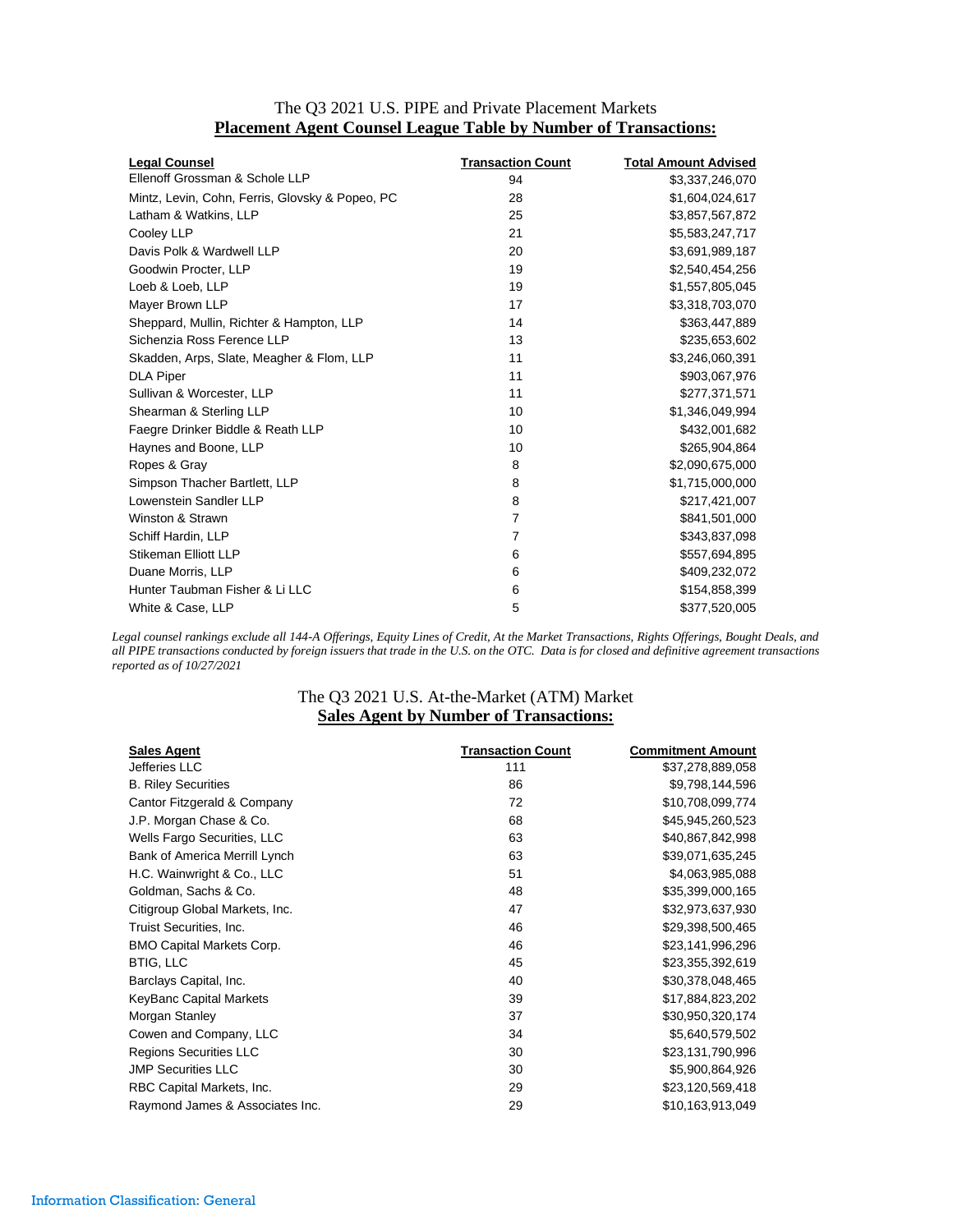| TD Securities (USA) Inc.         | 27 | \$20.302.255.174 |
|----------------------------------|----|------------------|
| Stifel, Nicolaus & Company, Inc. | 26 | \$16,406,370,996 |
| Robert W. Baird & Co.            | 24 | \$17.945.678.996 |
| <b>SVB Securities LLC</b>        | 24 | \$3.235.000.000  |
| Ladenburg Thalmann & Co., Inc.   | 23 | \$2,242,243,070  |

*Sales Agent rankings includes At the Market. Data is for closed and definitive agreement transactions reported as of 10/27/2021*

## The Q3 2021 U.S. Structured Equity Line Market **SEL Investor League Table by Number of Transactions:**

| <b>Investor</b>                         | <b>Transaction Count</b> | <b>Commitment Amount</b> |
|-----------------------------------------|--------------------------|--------------------------|
| Lincoln Park Capital                    | 18                       | \$555,935,510            |
| <b>TRITON FUNDS LLC</b>                 | 10                       | \$21,500,000             |
| <b>GHS Investments LLC</b>              | 9                        | \$123,699,237            |
| Yorkville Advisors, LLC                 | 7                        | \$987,430,878            |
| White Lion Capital, LLC                 | 5                        | \$122,000,000            |
| Oasis Capital LLC                       | 4                        | \$80,000,000             |
| <b>Tumim Stone Capital LLC</b>          | 3                        | \$650,000,000            |
| Aspire Capital Partners, Inc.           | 3                        | \$161,171,738            |
| <b>Tysadco Partners LLC</b>             | 3                        | \$90,000,000             |
| <b>B. Riley Securities</b>              | 2                        | \$699,703,854            |
| Keystone Funds                          | 2                        | \$104,616,218            |
| Seven Knots, LLC                        | 1                        | \$204,073,777            |
| M3 Capital Partners                     |                          | \$89,828,005             |
| <b>Global Emerging Markets</b>          |                          | \$75,000,000             |
| <b>Brighton Capital Limited</b>         |                          | \$50,000,000             |
| Williamsburg Venture Holdings, LLC      |                          | \$30,000,000             |
| Shefford Capital Partners, LLC          |                          | \$25,000,000             |
| Ares Capital, Inc.                      |                          | \$14,000,000             |
| Cross & Company LLC                     |                          | \$10,000,000             |
| Peak One Opportunity Fund, L.P.         |                          | \$10,000,000             |
| Dutchess Capital Management, LLC        |                          | \$5,000,000              |
| Leviston Resources LLC                  |                          | \$5,000,000              |
| MacRab LLC                              |                          | \$5,000,000              |
| <b>Strattner Capital Management LLC</b> |                          | \$5,000,000              |
| <b>US Mine Corp</b>                     |                          | \$2,000,000              |

*SEL Investor rankings includes Structured Equity Lines. Data is for closed and definitive agreement transactions reported as of 10/27/2021*

## **About PlacementTracker**

[PlacementTracker](http://www.placementtracker.com/), part of the Business Intelligence Division of Informa PLC, is well recognized as the leading provider of research, data, and analytics covering the PIPE and Private Placement markets. PlacementTracker's dynamically updated League Tables are available online at: <http://www.placementtracker.com/leaguetables.cfm>.

## **About Informa Financial Intelligence**

Financial Intelligence, part of the Informa Intelligence Division of Informa plc, is a leading provider of products and services helping financial institutions around the world cut through the noise and take decisive action. Informa Financial Intelligence's solutions provide unparalleled insight into market opportunity, competitive performance and customer segment behavioral patterns and performance through specialized industry research, intelligence, and insight. For more information, please visit [https://financialintelligence.informa.com](https://c212.net/c/link/?t=0&l=en&o=2436868-1&h=1669662222&u=https%3A%2F%2Ffinancialintelligence.informa.com%2F&a=https%3A%2F%2Ffinancialintelligence.informa.com).For more information, please visit the [Financial Intelligence](http://informa.com/divisions/business-intelligence/financial-intelligence/) website.